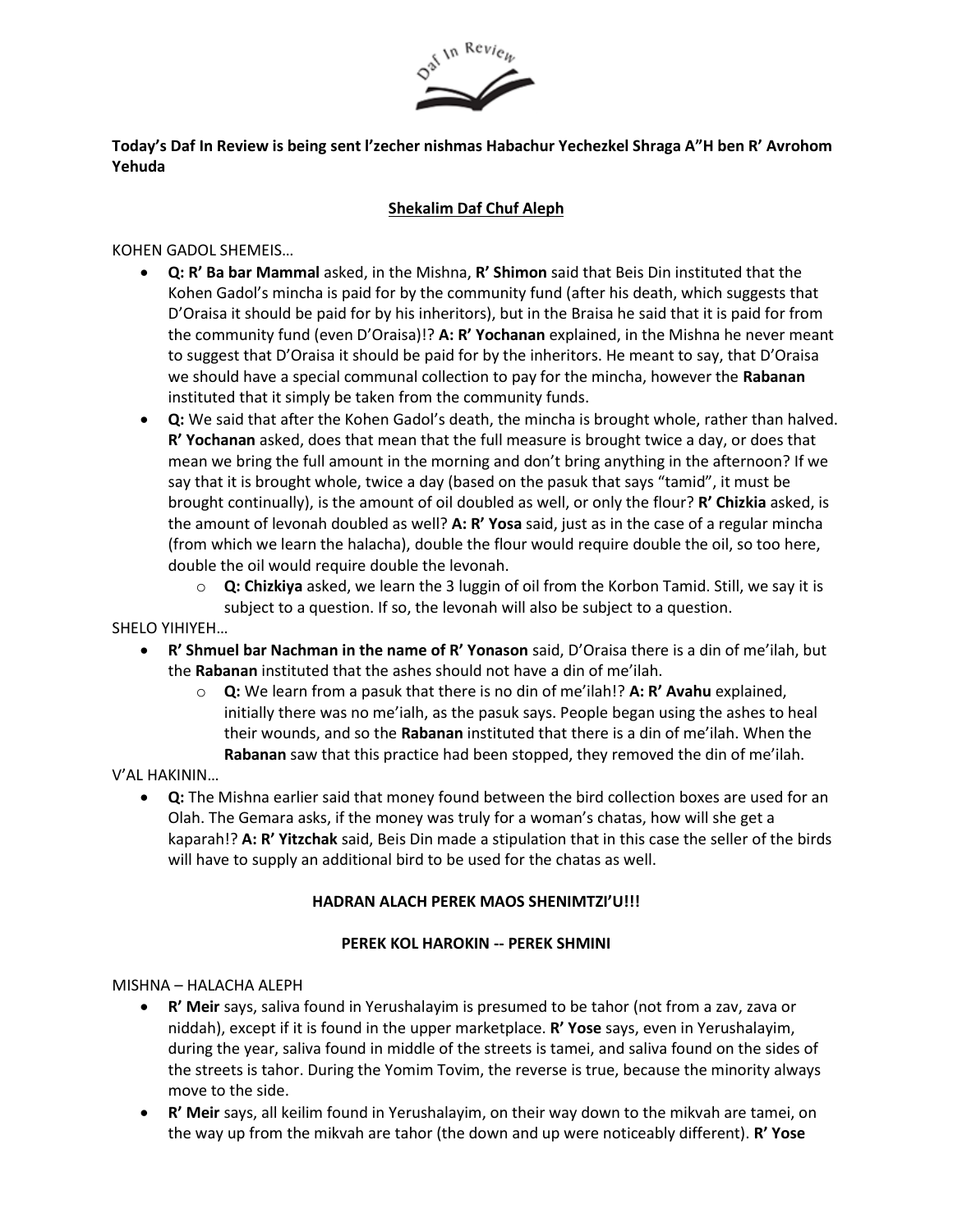says, all keilim are presumed tahor except for a basket, shovel and hammer designated for use in the cemetery.

 $\circ$  A knife found on the 14<sup>th</sup> of Nisson is presumed to be tahor and may be used to shecht the Pesach. If it is found on the 13<sup>th</sup>, it must be toiveled before using. A meat cleaver must be toiveled, whether found on the 13<sup>th</sup> or the 14<sup>th</sup>. However, if the 14<sup>th</sup> falls on a Shabbos, a meat cleaver found on the  $13<sup>th</sup>$  may be used immediately, and if it is found on the 15<sup>th</sup> (on Yom Tov) it may be used immediately as well. If the cleaver is tied to a knife, it has the same status as the knife.

#### GEMARA

- **R' Avin in the name of R' Yehoshua ben Levi** said, the upper marketplace had a laundry run by goyim (who have the status of a zav). That is why the saliva found there is presumed tamei. **R' Chanina** said, there were butchers who were goyim there, who would kill wild donkeys by spearing them. That is why (because of the goyim) the saliva had the tamei status.
	- o **R' Yehoshua ben Levi** said, it once happened that goyim were killing these animals in this way, and people on their way to Yerushalayim were forced to walk through the blood of the animal. They were concerned that they had become tamei by touching the blood of a neveilah. The **Rabanan** told them there was no need for concern (they were not tamei).
	- o **R' Simon in the name of R' Yehoshua ben Levi** said, when **Rebbi's** mule died, they paskened that its blood did not give off tumah as neveilah. **R' Elazar** asked **R' Simon**, did they pasken this way because it was less than a revi'is of blood, or even though it was more than a revi'is? **R' Simon** did not answer him. He then asked **R' Yehoshua ben Levi**, who answered that they ruled it tahor only because it was less than a revi'is.
		- **R' Bibi** repeated this psak regarding the mule of **Rebbi**. **R' Yitzchak bar Bisna** asked **R' Bibi** whether the case was where there was less than a revi'is of blood or more than a revi'is, but he did not answer. **R' Zrika** asked **R' Bibi**, why did you ignore him? He explained that he was under a lot of financial pressure, which distracted him.
			- **Q:** How do we pasken? **A: R' Yehoshua ben Pesorah** said in a Mishna that blood of a neveilah is always tahor.
				- o **Q:** It may mean that it is tahor in that it can't make something "muchshar l'kabel tumah", but still can make something that is already muchshar, to be tamei!? **A:** A Mishna says that the blood of a sheretz is like its flesh and can make something tamei, but cannot make something muchshar, and there is no other blood like this. We see from the Mishna that animal blood is different and cannot make something tamei.
					- **Q:** It may mean that sheretz blood is different in that it gives off tumah even if only the size of a lentil, which is not true about all other blood. But, it may be that other blood does give off tumah when it is a revi'is!?
		- **R' Yose** said, one amorah says the blood is tamei, which is like the shitah of **R' Yehuda**, and one amorah says the blood does not give off tumah, which is like the shitah of **R' Yehoshua ben Pesorah**.

KOL HAROKIN…

- **Q: R' Avahu in the name of R' Yose ben Chanina** said that there is no presumption of tumah on saliva found in Yerushalayim. Yet, our Mishna says that there is a presumption of tumah in the upper marketplace!? **A:** The **Rabanan** had to institute tumah there because of the goyim, as explained above.
- A Braisa says, during the year the tamei people walk in middle of the street and don't call out their tamei status, while the tahor people walk on the side. During the Yomim Tovim, the tahor people walk in middle of the street and the tamei people walk on the side and do call out their tamei status.